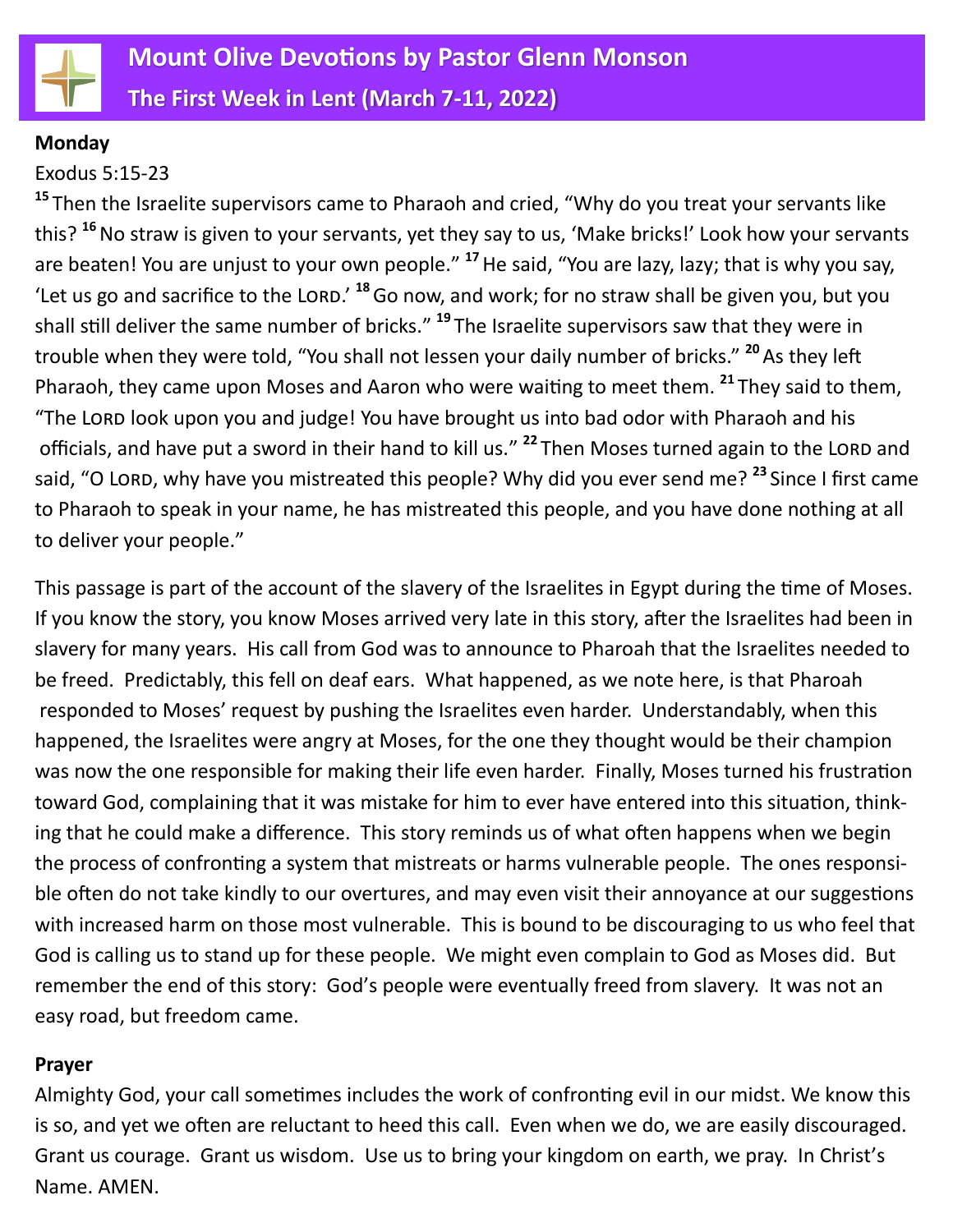# **Tuesday**

## John 12:23-28

<sup>23</sup> Jesus answered them, "The hour has come for the Son of Man to be glorified. <sup>24</sup> Very truly, I tell you, unless a grain of wheat falls into the earth and dies, it remains just a single grain; but if it dies, it bears much fruit. **<sup>25</sup>** Those who love their life lose it, and those who hate their life in this world will keep it for eternal life. **<sup>26</sup>**Whoever serves me must follow me, and where I am, there will my servant be also. Whoever serves me, the Father will honor.

**<sup>27</sup>** "Now my soul is troubled. And what should I say—'Father, save me from this hour'? No, it is for this reason that I have come to this hour. **<sup>28</sup>** Father, glorify your name." Then a voice came from heaven, "I have glorified it, and I will glorify it again."

In the book of John, Jesus regularly refers to his dying as the place where he will be glorified. This is hard for us to wrap our heads around because we associate glory with triumph, strength, and victory, not with defeat and dying. Jesus helps us understand what this looks like by giving us the image of a grain of wheat. If you have ever planted a garden you know how this works. The first thing that must happen for new life to come is that a seed must be buried in the soil and give up its own life. A seed that remains only a seed, never buried in the soil and never planted, remains for all practical purposes, useless. But when it is buried and it loses its own life, life springs forth. A stalk appears. Buds appear. Fruit is borne. This is how it is with Jesus. His death and burial begin the process of new life for the world. His death begins the process of his glorification. His death begins the process whereby we also die to ourselves and are born again in Him. As we live in Christ and Christ lives in us, more and more we die to our own egos and agendas, and more and more we are drawn into the life of Christ. This then, leads to fruit borne in us - fruits of the Spirit: love, joy, peace, patience, kindness, goodness, faithfulness, gentleness, and self-control. This is the glory Christ bears in us.

### **Prayer**

How can we thank you, Lord Christ, for your willingness to go to the Cross for us? Your love for us is beyond anything we can imagine. Grant us faith to follow you, to lose our lives for your sake, so that we might bear the fruit that brings you glory. In your holy name, we pray. AMEN.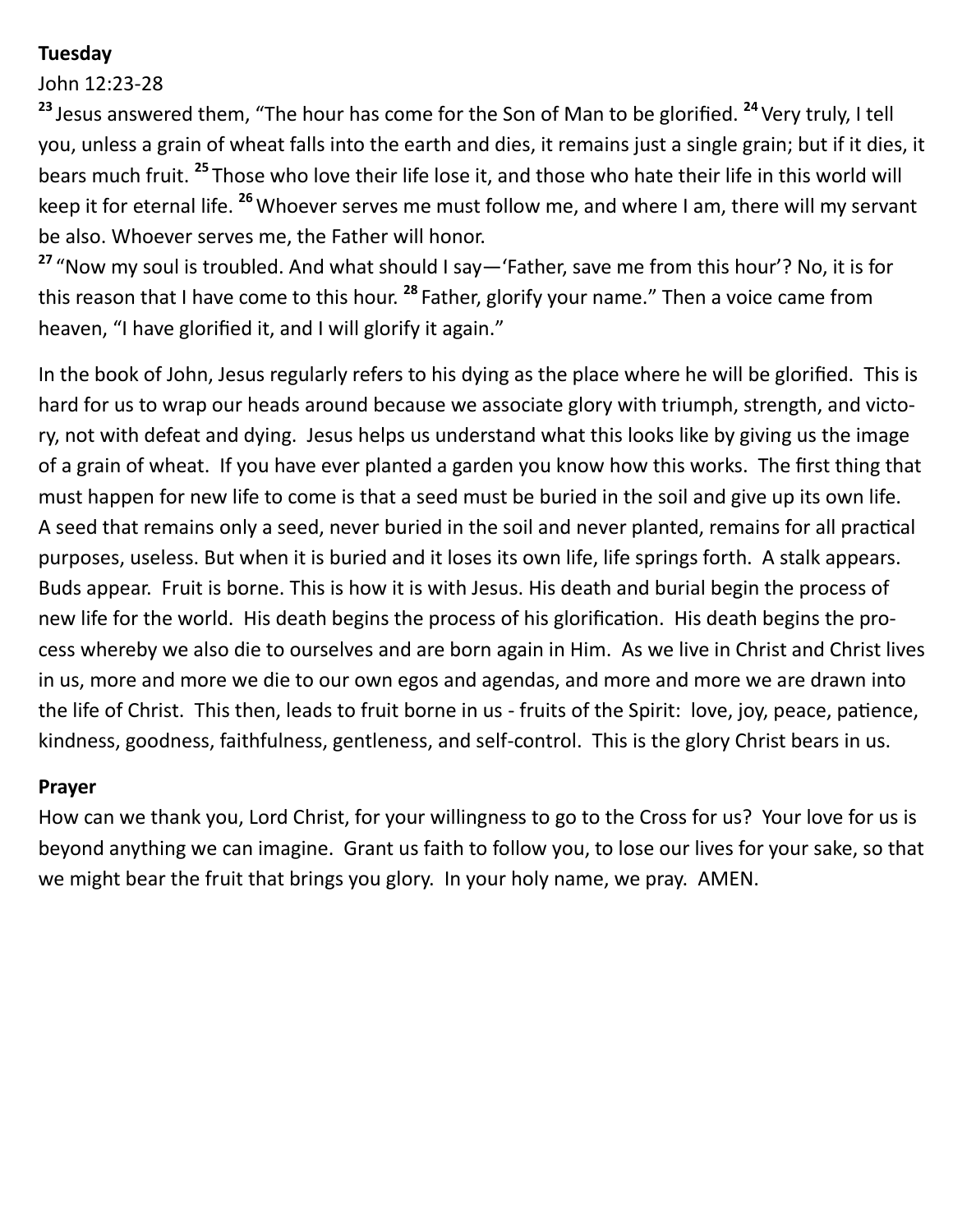### **Wednesday**

#### I John 2:1-6

My little children, I am writing these things to you so that you may not sin. But if anyone does sin, we have an advocate with the Father, Jesus Christ the righteous; **<sup>2</sup>** and he is the atoning sacrifice for our sins, and not for ours only but also for the sins of the whole world.

**<sup>3</sup>**Now by this we may be sure that we know him, if we obey his commandments. **<sup>4</sup>**Whoever says, "I have come to know him," but does not obey his commandments, is a liar, and in such a person the truth does not exist; <sup>5</sup> but whoever obeys his word, truly in this person the love of God has reached perfection. By this we may be sure that we are in him: **<sup>6</sup>** whoever says, "I abide in him," ought to walk just as he walked.

It is a simple concept: if we say that we are followers of Jesus we should resemble Jesus. This is not to say that we can be perfect as Jesus was, only that those things that characterized Jesus should at least be recognizable in us. Sadly, in recent years it has become the practice of some to claim the name "Christian" and yet be willing to inflict violence on others. Indeed, pollsters have discovered that many people in our country who claim the title "evangelical" only understand that as a political affiliation, not a religious identity. We in the Evangelical Lutheran Church understand that the word "evangelical" means "good news," and so those that call themselves by that name, as we do, must be those who bear good news to others. It is not simply a political category. It is an identity. And what does it mean to bear good news to others? St. John tells us: to act and speak in the way that Jesus would – with compassion, wisdom, patience, and humility. How the world needs evangelicals to bear good news.

#### **Prayer**

Forgive us, Lord, whenever we have claimed to be your disciples and then lived as those who do not know you. We are heartily sorry for the times in which we have done this. Forgive us and grant us a new start, a new way forward, following in your way. In your holy name we pray. AMEN.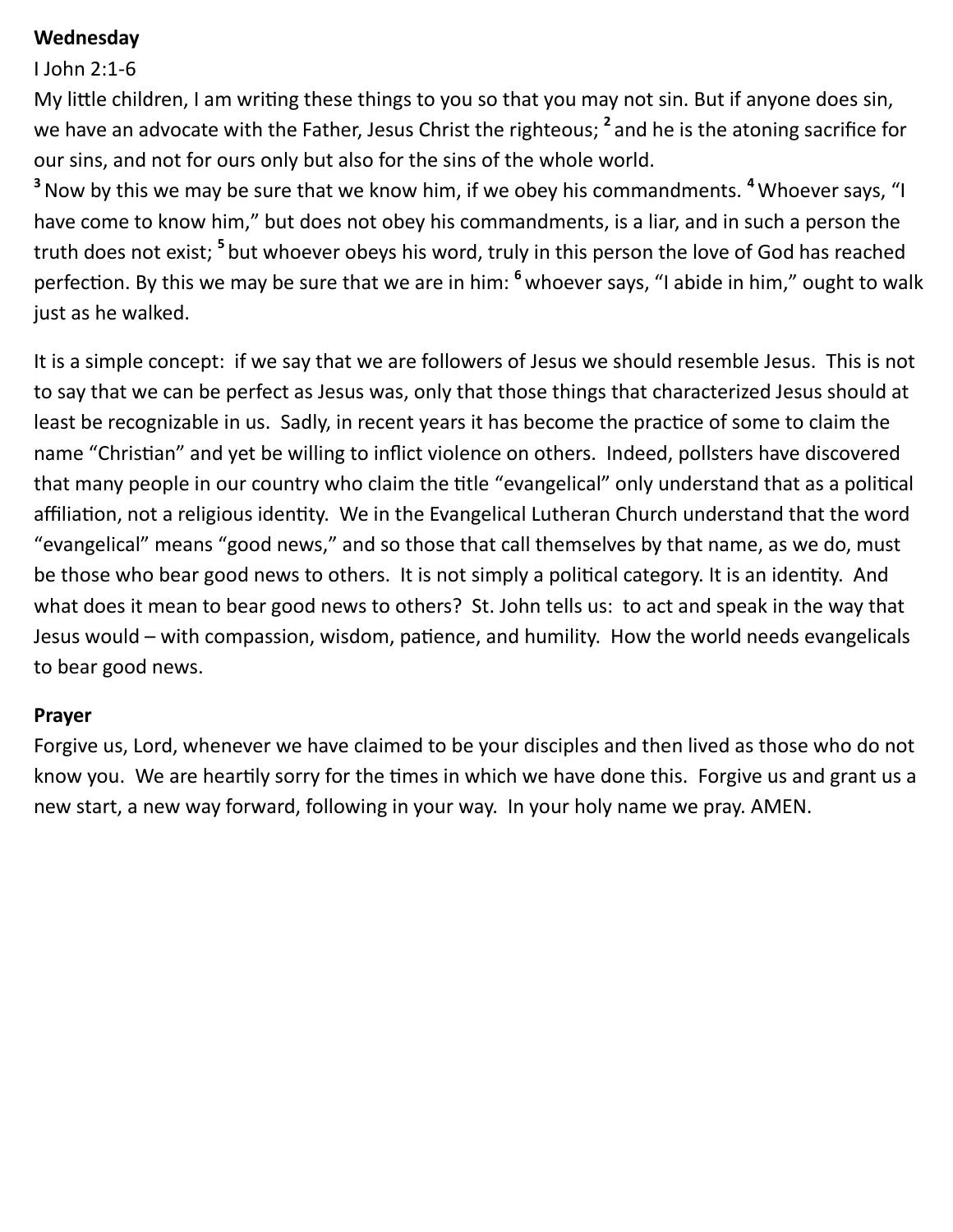# **Thursday**

Psalm 17:8-13

**<sup>8</sup>**Guard me as the apple of the eye; hide me in the shadow of your wings,

**9** from the wicked who despoil me, my deadly enemies who surround me.

**<sup>10</sup>** They close their hearts to pity; with their mouths they speak arrogantly.

**<sup>11</sup>** They track me down; now they surround me; they set their eyes to cast me to the ground.

**<sup>12</sup>** They are like a lion eager to tear, like a young lion lurking in ambush.

<sup>13</sup> Rise up, O LORD, confront them, overthrow them! By your sword deliver my life from the wicked,

In this psalm we hear the psalmist asking God to regard him as "the apple of the eye." Perhaps you have heard this term before. This phrase comes from the notion that if you look closely into someone's eye you can see your own reflection there. This then translates into a metaphor for one whose favor we enjoy. The psalm goes on to ask for deliverance from enemies who regard him without pity, enemies too great for him. There are times in all of our lives when we might pray such a prayer. Perhaps we literally are surrounded by those who wish us ill. Or perhaps our circumstances have become so difficult that it seems like the world is closing in on us. It is during times like this that we are encouraged to call out to God for deliverance. And when we do we can know that God hears us, and will respond. We are God's children. Our God is never more than a prayer away.

# **Prayer**

Thank you for being our deliverer, O God. When we are beset by enemies within or without, thank you for protecting and guarding us. Grant us relief in times of trouble. Give us faith that you stand with us. Bless us with your presence, we pray. In the name of Christ. AMEN.